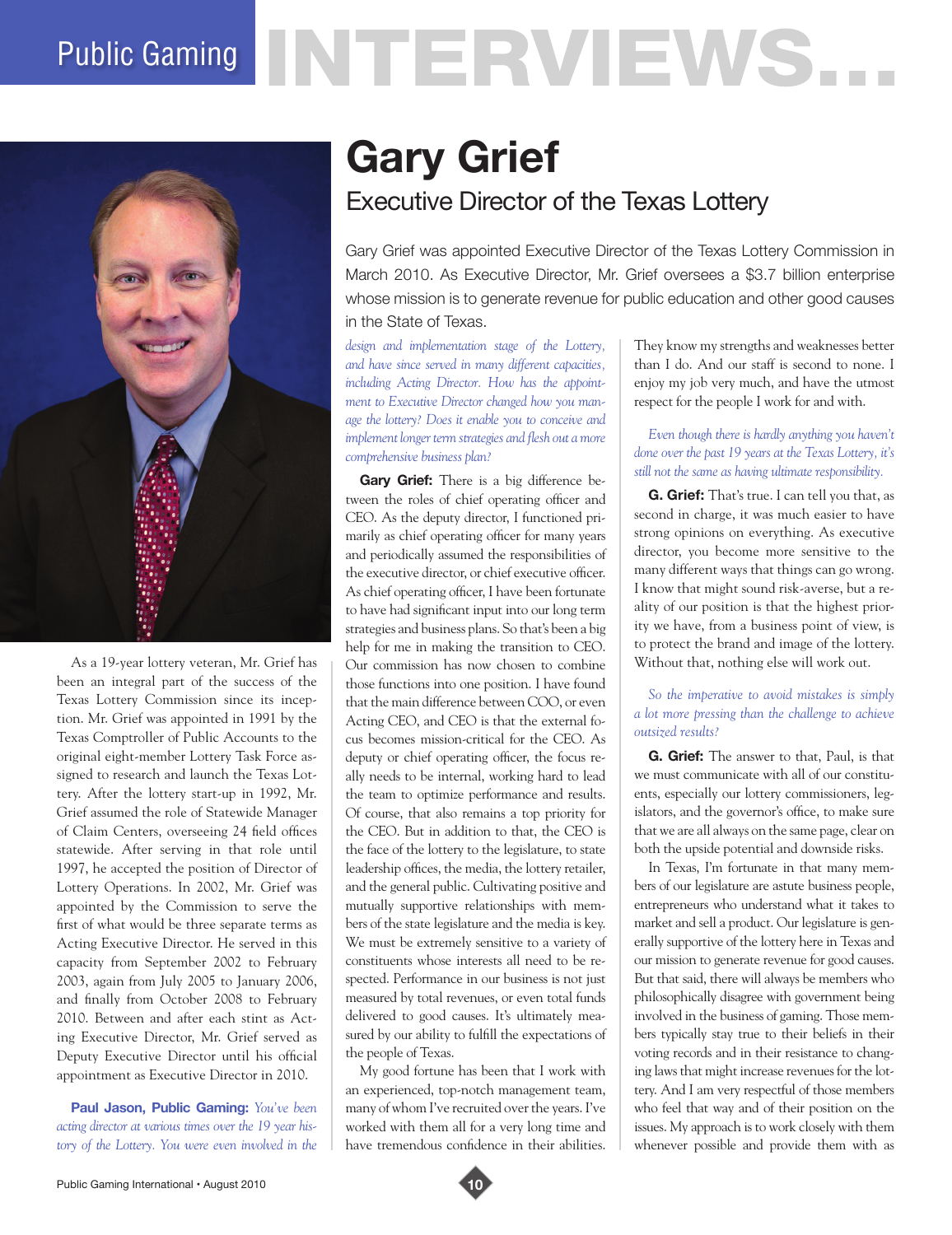much information as we can just to help them make informed decisions. And then we'll follow the guidance those decisions ultimately produce.

The past and present chairmen of the state Lottery have been very astute business people. They either understand what it takes to run an enterprise like the Texas Lottery, or they quickly learn. They understand that the mission of the Lottery is different from any other state agency. They have supported an entrepreneurial approach, and have allowed for a certain degree of well-calculated business risk taking. For example, my current chairman, Mary Ann Williamson, has an oil and gas business background. Chairman Williamson is completely supportive of our efforts here in Texas to continually try new products and push the marketing envelope a little. That is combined with very clear expectations from her to execute on our business plan and communicate effectively in advance with all the interest groups involved including the legislature, the leadership offices, and the general public. It is critical to communicate clearly, get 'buy-in' from everyone, and then simply execute according to plan. There have been times over the years where we have pursued new and innovative games or processes, and we've encountered resistance from the public, the media, or from members of the legislature. We explain our position, why we recommend a certain course of action, and try to gain support to move forward. There are times that we needed to reexamine a course of action and a critical part of this job is to know when to do just that. A great team along with clear commission guidance, combined with my years of experience, helps me recognize those situations.

*Your focus on transparency and proactive communication served you well in that unfortunate incident where a store clerk stole the winning ticket. (In the end, a large portion of the stolen funds was recovered and given to the victim, Mr. Willis.) The media seemed to recognize that the decision-making process of how to deal with a problem like that is complicated. You do not actually have the authority to disburse funds, even if it is to solve an unfortunate problem like this, do you?* 

**G. Grief:** Correct. This was a very unfortunate situation that occurred. However, the lottery is a creature of state law created to fund public purposes, specifically public education, and the policy regarding prize payments is set out in statute. Our statutes are clear in that a prize may not be paid more than once.

*I noticed too that references to the importance of signing the ticket made their way into some of the* 

*articles. Not that we need to have a bad thing happen for people to become aware of how it all works, but informing the media and the public at a time like that can be an educational experience as well.* 

**G. Grief:** Before this matter came to our attention, we already had a "sign the back of your ticket" message out to the playing public. This incident certainly highlighted and reinforced the importance of players signing the back of their tickets. We've continued to encourage players to do so. In response to media inquiries, that's the message we've conveyed and we appreciated this message being included in many of the articles written.

*"Optimize performance" means more than maximize revenues and profits. Can you describe the relative priority of maximizing profits as compared with other objectives like responsible gaming, retailer security and consumer protection? What other agendas, objectives, and constraints drive your management decisions?*

**G. Grief:** I liken it to driving a high powered race car, except as the driver I've got to have one foot on the accelerator and one foot on the brake at the same time. I've got twists and turns coming, and every once in a while I hit a big speed bump. The race car is the lottery itself. In our case, the Texas Lottery is a revenue producing machine that generates more than a billion dollars a year for good causes. That doesn't happen without "pedal to the metal" acceleration, and that is what we depend on from our vendors – GTECH, Scientific Games, Pollard, and our advertising agencies – to deliver. These vendors have incredible resources and capabilities and we definitely push them to the absolute limit in order to optimize revenue. Our lottery operator, GTECH, is contractually required to perform field marking services, instant ticket warehousing, distribution, and a wide variety of other lottery related tasks here, so we're constantly in communication with them regarding the needs of our retailers. Whether it's personal store visits, recruiting, equipment placement, ticket deliveries, etc., we expect our lottery operator to do an outstanding job in all these areas. And there's never any down time. Our lottery operator must understand that regardless of the day or time, our retailers and our players come first, and immediate response services are required in all aspects. It's no different with Scientific Games and Pollard. We issue about a hundred scratchoff games a year at every price point from \$1 to \$50. We use all the varieties of paper stocks, game styles, colors, prize structures, payout, etc. What this means for our ticket vendors is that

every week they are printing, packaging, and shipping tickets to our ticket warehouses. Any problems that interrupt this pipeline disrupt our revenue generation apparatus. That hits our bottom line, and in turn, the bottom line of our vendors due to our contract requirements. GTECH, Scientific Games and Pollard do great work for us. They move mountains on a regular basis to satisfy our 100+ instant games a year. My point in saying all that is to describe how our own in-house marketing and operational expertise work hand-in-glove with our commercial partners to push what I think of as the accelerator of our lottery machine.

When I talk about the brakes, I'm referring to the judgment that I have to use every day to ensure that the Texas Lottery is meeting our commitments to the legislature, our retailers and the citizens of Texas. We need to always operate our lottery with integrity and security and be responsible in the marketing of our products. Sometimes we need to hold back on the revenue-generating initiatives in order to stay compliant with these other objectives. For instance, like many states, we have a statute that directs us to avoid advertising or promotions that might unduly influence a person to play. Now, that's a broad statute to interpret. We choose to interpret it in a conservative manner. A former commissioner put it this way: about 1/3 of Texans support the lottery. Another 1/3 don't care one way or the other. And the final 1/3 didn't vote for it, don't like it, don't play it, and wish it would go away. Similar percentages probably hold true for our legislature as well. It's my job to pay attention and be respectful of all these groups, and be willing to apply the brakes even when others want to go full steam ahead.

### *Do you have an example of applying the brakes?*

**G. Grief:** Our advertising agencies are very creative, always coming out with great ideas for instant tickets. It ultimately falls to me to be the one to recognize when an idea, a theme or play style crosses the line by being too enticing or perhaps offensive to someone. It helps to have a split personality for this job. On the one hand, we are continually pushing our vendors and staff to increase sales and generate more funds for good causes. Then, on the other hand, we advise them to be careful, be cautious, be conservative, be respectful. Don't market the product too aggressively. It's a fine line that we walk. And it's one that the director must be willing to walk alone. You certainly don't want your creative staff or your sales staff to be stymied by those types of issues. You have to thoughtfully lay out

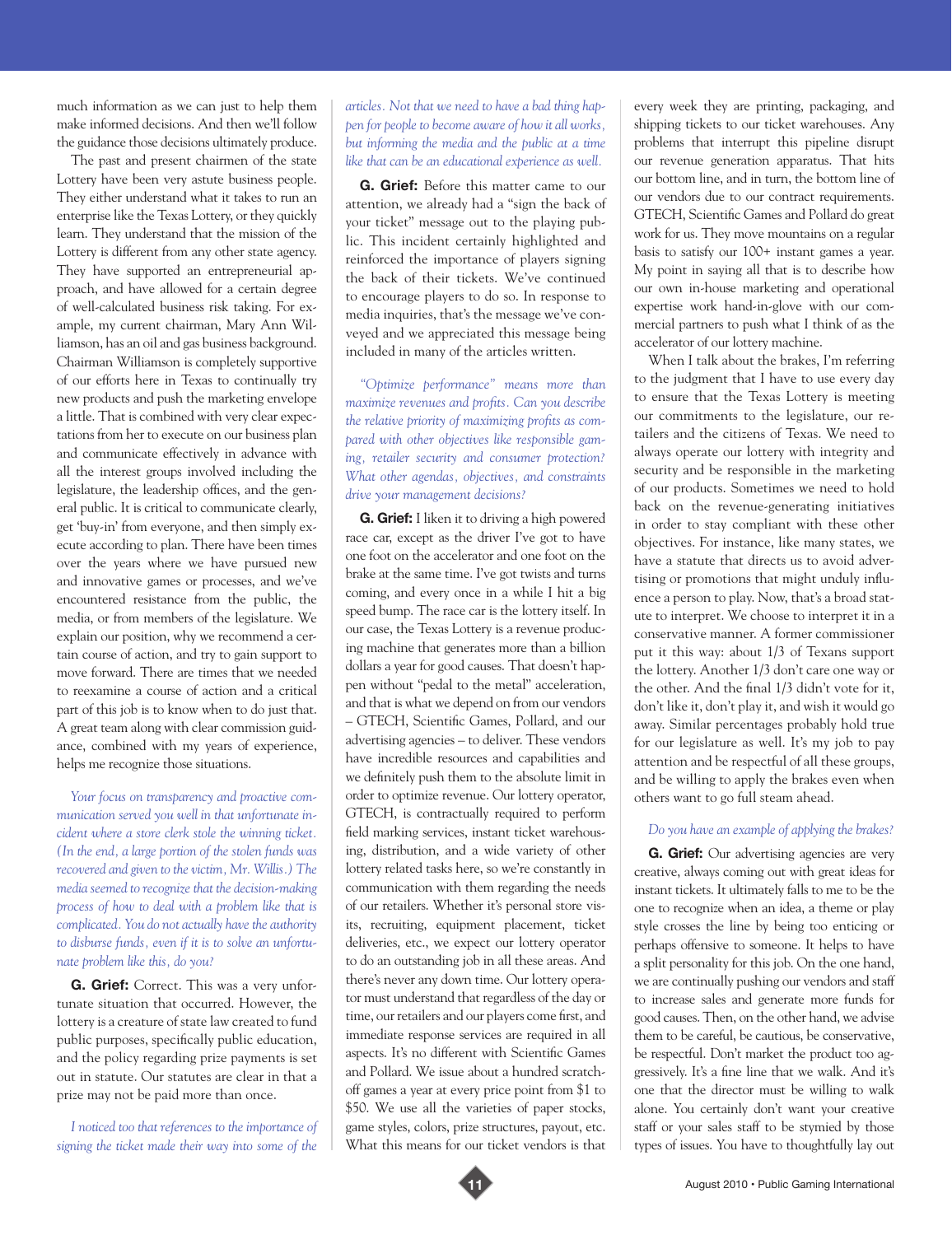the parameters for them to operate in and then let them go do their job. And do it enthusiastically, with a clear focus on revenue generation.

*Let's say there was an advertising campaign or a game that just clicked with the players and outperformed in a way that totally exceeded everyone's expectations. Would there be an aspect in which people who do not support the lottery would say that by definition you unduly influenced people to play, as evidenced by the fact that it way outperformed expectations? Or are you okay as long as you can look at the advertising, the game, and everything else and conclude that while the game is hugely fun, there's nothing that conflicts with any of the limiting parameters? Producing a hot game is not in itself a violation of the directive to not "unduly influence"?* 

**G. Grief:** So much would depend on how well we did our job up front in informing our interest groups ahead of time. Any type of new game requires about a three month time period to get through our rule making process. During that time we typically have a public hearing where members of the public are able to come forward and offer testimony for or against the game, etc. We also use this time period to reach out to the legislature and state leadership. If the game is ultimately approved by the Commission, it is important that everything about the game was properly disclosed during this rule making process. If we were clear about how the game is operated, how it's played and marketed and advertised, then it is unlikely that anyone will have a problem if the game performs really well. The answer to your question is that the simple fact of a game being super successful is not in itself cause for critics to contend that we are not consistent with the statutes. That has not occurred. What has happened is that critics will claim that they weren't told the whole story. So we try very hard to give more information than necessary, as much as we possibly can, just to be sure we err on the side of caution and defuse that potential situation.

*It occurs to me that one of the most important responsibilities of your staff would be to deliver bad news as quickly as they become aware of it. The sooner you get a heads-up, the sooner you can communicate with the commissioners and other constituents in a way that will minimize negative impact.*

**G. Grief:** You are right on point, Paul. A critical aspect of staff's and vendors' performance is to bring these types of issues to the forefront so we can discuss them in advance. I have these types of discussions with my colleagues across the country. All lotteries are under a microscope with intense media scrutiny, Texas even more so than many states. Lotteries are all held to the highest standards. Sometimes the criticism may seem unfair, but we need to appreciate that the lottery belongs to all the people, including its critics. So we welcome the opportunity to communicate with all of our constituents, including our critics. I find that our respect for the opinions of our critics, along with open and proactive communication with them, engenders respect for our integrity and that goes a long way towards overcoming any problems that may come up.

*I'm sure it's too soon for projections of the impact of the addition of Powerball, but could you talk about how the introduction of Powerball has gone? Specifically, has it changed the way you manage the overall portfolio of the products, including your in-state lotto? And how you have minimized cannibalization.*

**G. Grief:** I can't imagine any lottery director being happier about the introduction of Powerball than I am here in Texas. It's benefitted our players, retailers and public education funding in Texas. The cross-sell initiative is a concept I've been interested in for many years. Even though we have only had Mega Millions in Texas, the Powerball brand is very strong. Powerball has almost become the generic name for large jackpot lotto games. We have players in Texas who refer to both Mega Millions and Lotto Texas as Powerball. The excitement of Powerball has just been overwhelming. In my opinion, this crossselling initiative is the "next big thing" that our industry has been waiting for. We're enjoying additional revenue, but much bigger in my mind is the synergy that's being created among the two multi-state game groups. That synergy will free us up to accomplish even more in the future. The incentive for state lotteries to overcome our differences and leverage our commonalities is overwhelming. With so many issues on the horizon; internet gaming, perhaps a "world game," the proliferation of "smart phones," coupled with the continued need to fund good causes around the country, I just believe it's critical that the US Lottery industry be unified and work together. The best thing about this cross-sell initiative is that it lays the foundation for individual lotteries to work together, building a future that will bring more success and funding to good causes.

*It is exciting. We all know that each individual lottery has to comply with its own unique set of rules and statutes. But that still leaves lots of opportunity to work together. As states explore the different ways to increase revenues from lotteries,* 

*they will likely consider expanding the variety of games and distribution channels. In some of the emerging spaces, like internet-based initiatives, there will be huge advantages to collaboration. In fact, if state lotteries do not collaborate, they will be vulnerable to competitors who are ready to pounce.* 

**G. Grief:** Of course you're right. Unfortunately, there are some barriers that make collaboration between state lotteries very challenging. However, they're not impossible to overcome, as we can see with the cross-sell initiative. States have varying degrees of latitude in their authority to make the kinds of decisions required for effective collaboration. You've got to realize that agreement in principle is the easy part. We can all agree, for instance, that it would be great to build a national branding component to our next premium multi-state jackpot game. I don't think anyone would disagree with that, but the devil is in the details. Every state has rules addressing even the smallest of details. But everyone's rules must be respected, no matter how minor they may seem. Everything from procurement processes, advertising and messaging, prize payouts, and the list goes on and on. Integral with any kind of multi-state agenda must be an abiding respect for the challenges that each lottery director or CEO must deal with on a daily basis to keep these multi-billion dollar enterprises moving forward. You know the directors, Paul. You know how hard each and every one of them works to deliver the very best results for their states and the good causes. So while we do want to challenge ourselves to stretch and perhaps step out of our comfort zones, we don't want to challenge the rights of our colleagues to make their own decisions.

That said, I certainly do agree with your premise, that the potential rewards in overcoming such obstacles far outweigh any of the issues that have to be worked out in order to get us where we want to be. And that means working together harmoniously on a national scale.

*California, Illinois, and others are exploring creative new ways to optimize performance. Are there ways for a state procurement, an RFP/RFQ process, to build incentives into a contract that drive a higher level of innovation and creativity on the part of your commercial partners?*

**G. Grief:** I believe there are. Speaking for the state of Texas, the way we compensate our lottery operator, for example, is on a percentage of sales. And that's very straightforward. But at the same time, we have numerous requirements for our vendors to provide marketing services and retailer sales support. I